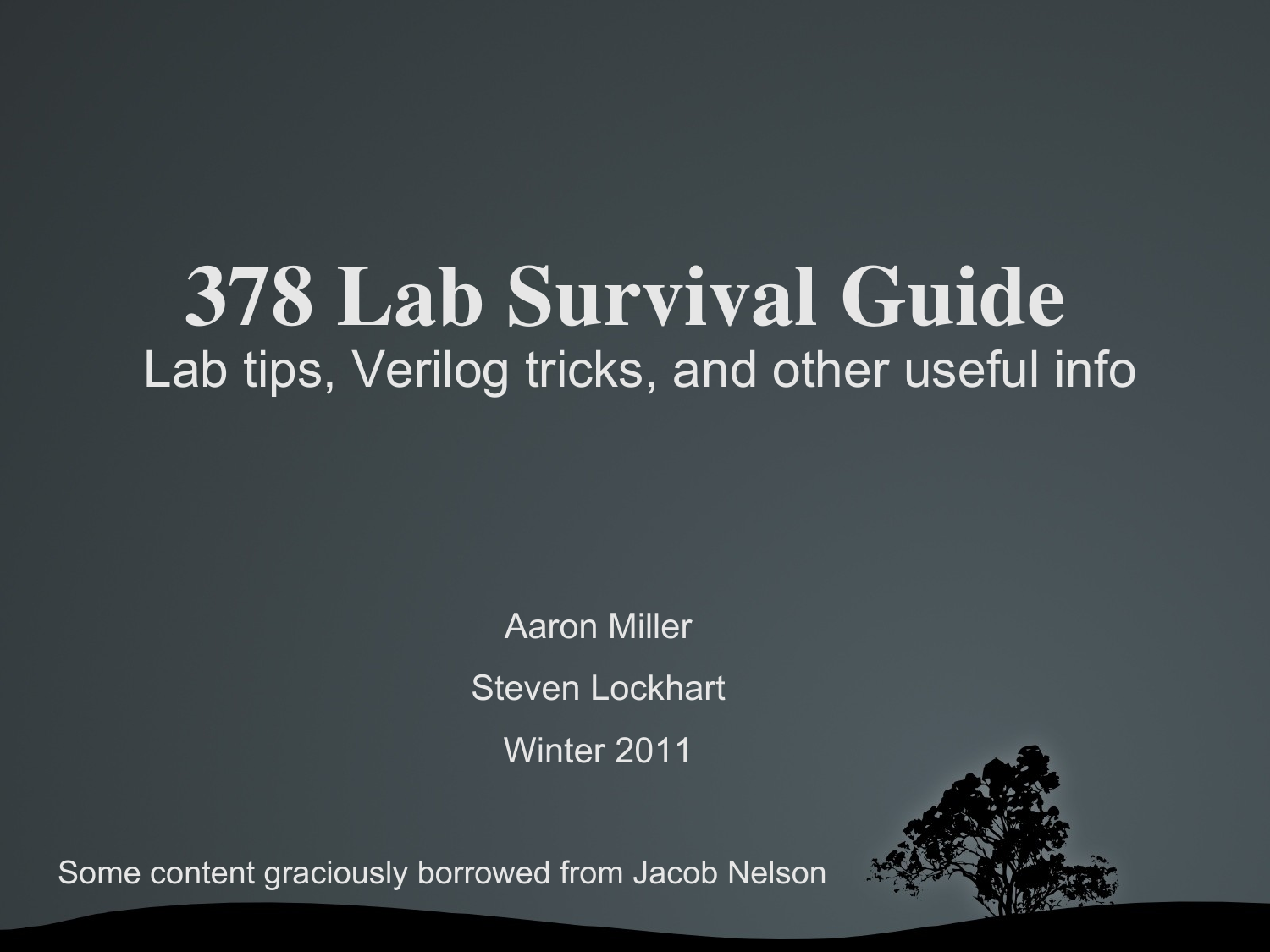#### Agenda

- <sup>v</sup> Lab/Section Info
- <sup>v</sup> Lab Overview
- <sup>v</sup> Why care?
- <sup>v</sup> Verilog Tips and Pitfalls
- $\vee$  Verilog <--> Hardware Examples

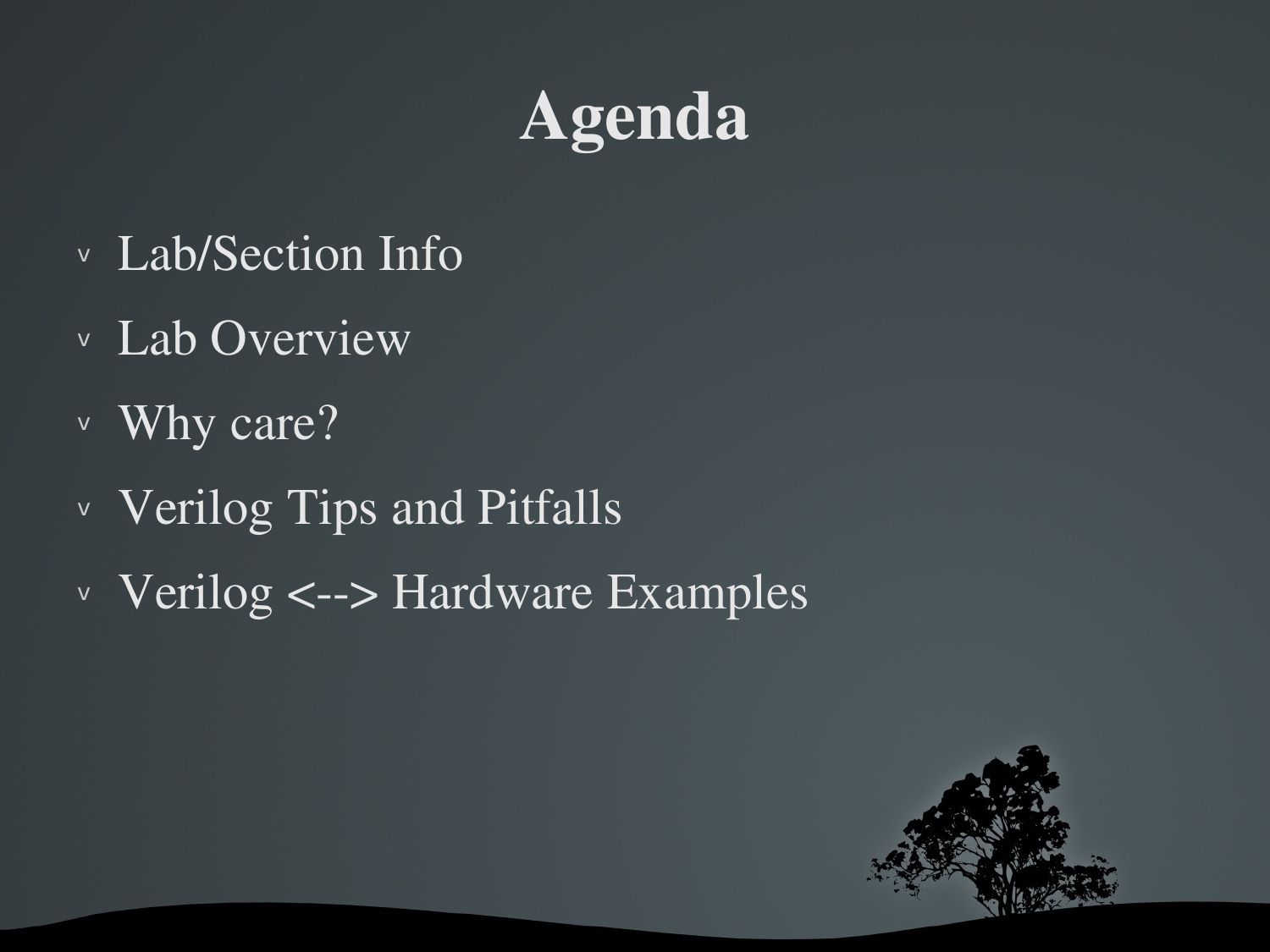#### Lab / Section

- $\vee$  When announced, we'll have section for the 1<sup>st</sup> hour of your scheduled lab section.
- $\vee$  Otherwise, lab section  $==$  office hours
	- $\vee$  TA(s) & SLAs will be available in 003
	- $\vee$  Attendance != required
	- <sup>v</sup> Use time wisely to get help w/ difficult issues
- $\vee$  So, make sure you're on the class e-mail list and check that account!

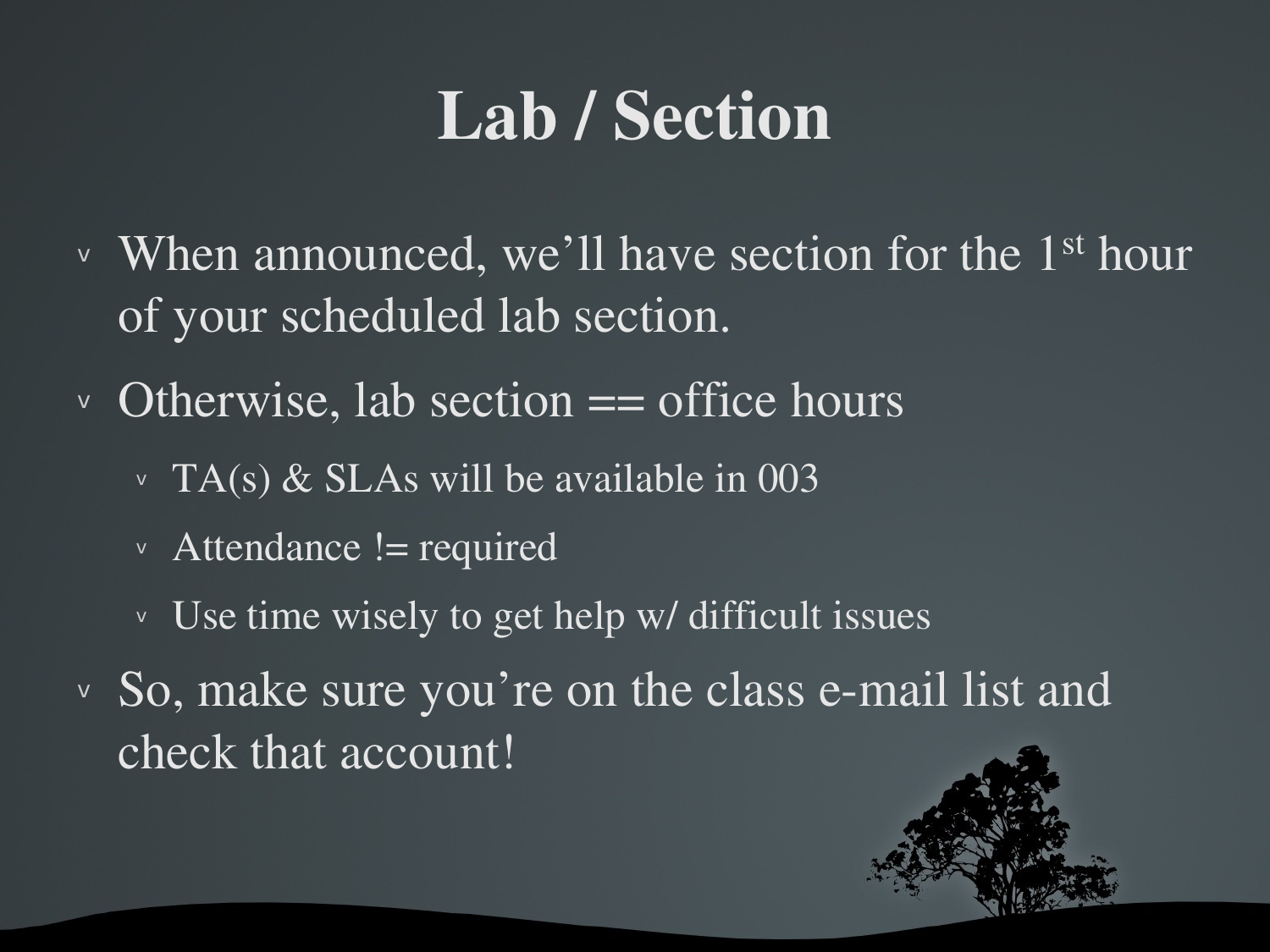#### Lab

- <sup>v</sup> Goal: Build pipelined MIPS processor capable of running complied C code
- <sup>v</sup> Four Tasks
	- 1. Build single-cycle datapath  $+$  create jump  $\&$  branch logic 2. Build control logic for single-cycle CPU 3.Add pipeline registers 4.Complete pipeline with forwarding & hazard detection
- v 2 weeks to complete each part
- <sup>v</sup> Highly suggest you work in pairs

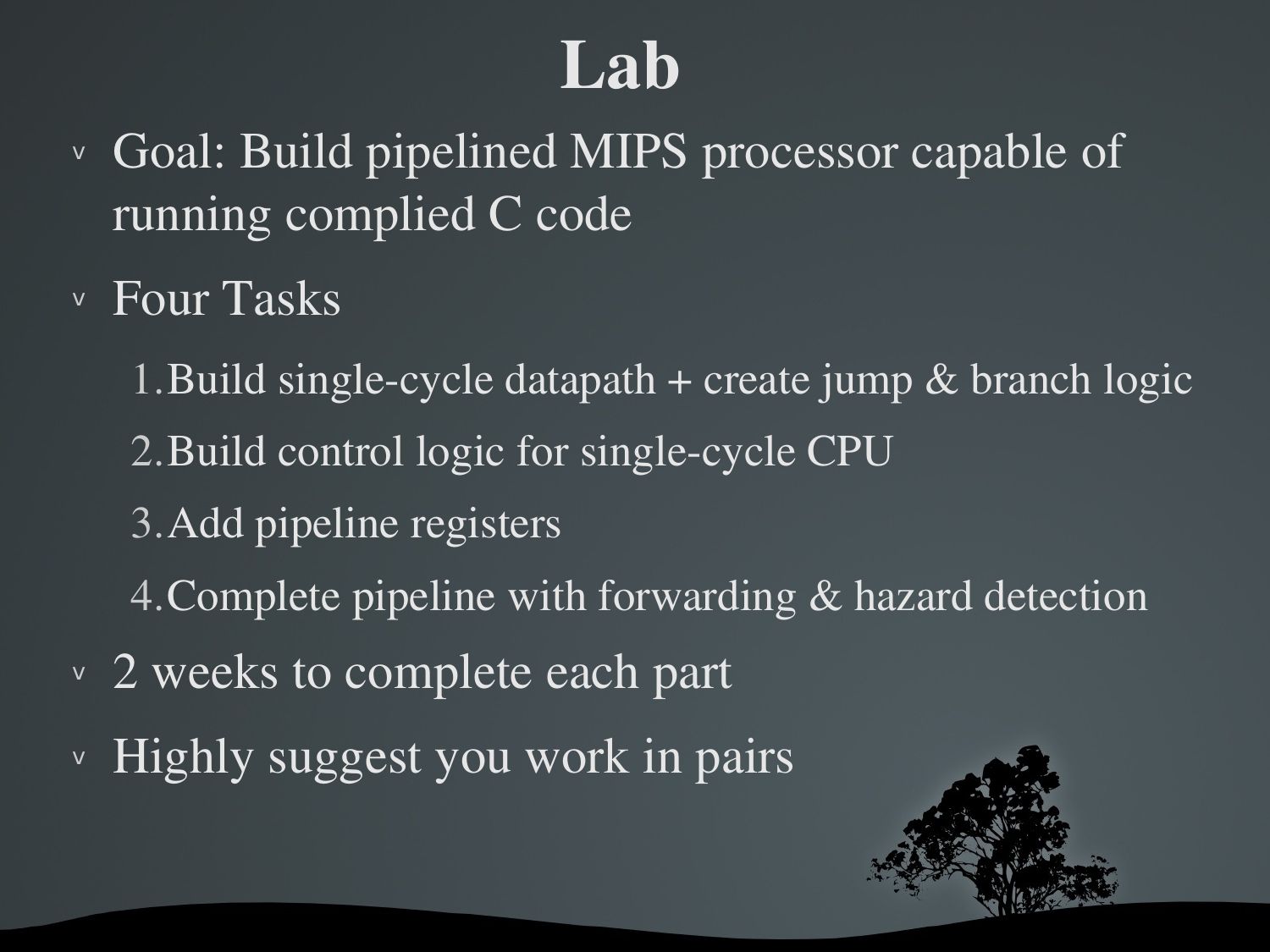#### First Task

- <sup>v</sup> Mostly following instructions and connecting components in block diagram
- <sup>v</sup> Writing some Verilog for jump & branch logic
- $\vee$  Test benches are provided, but they're not 100% robust
- <sup>v</sup> Demonstration: write short assembly program to blink lights on board

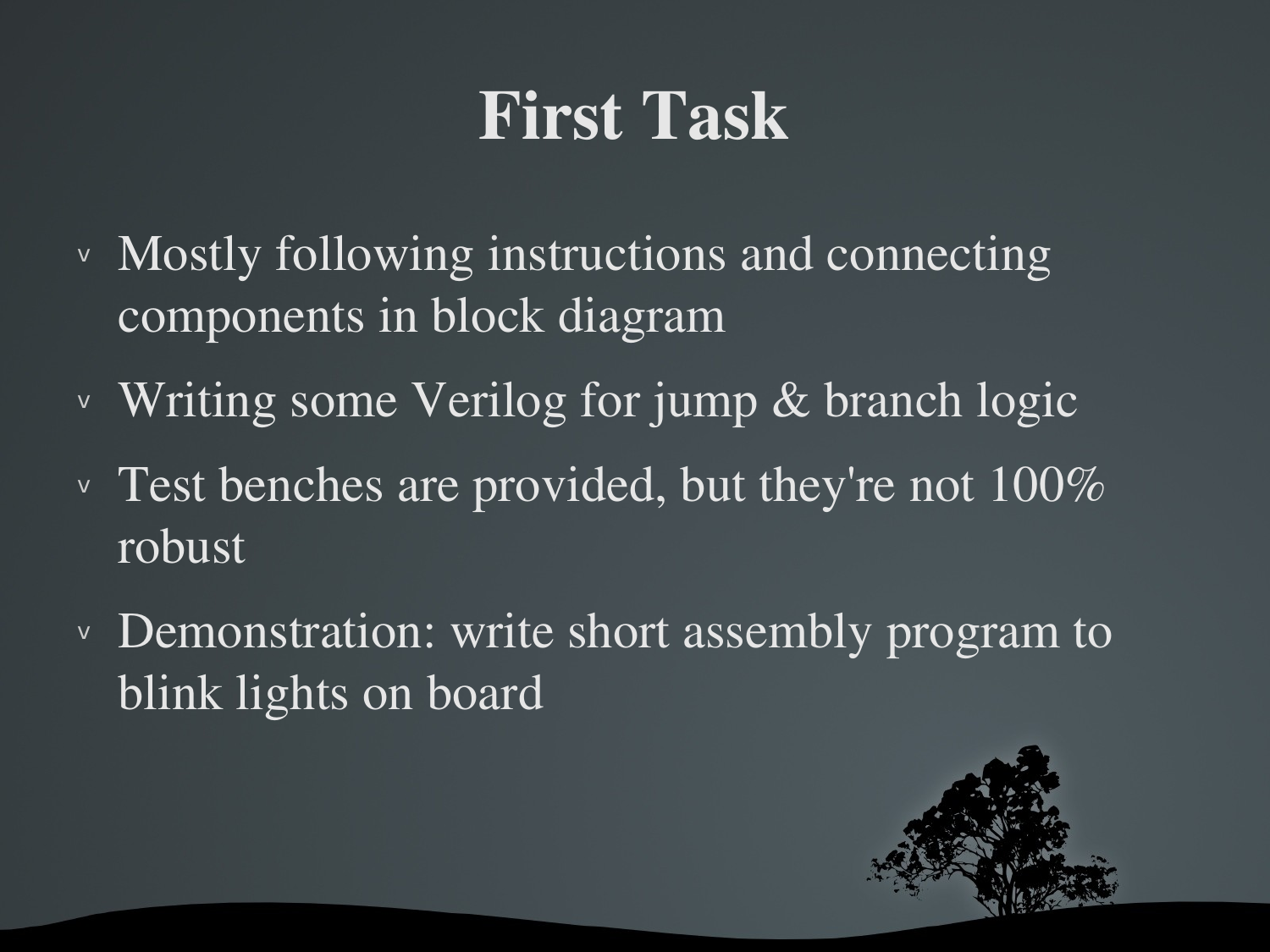#### The Hardware

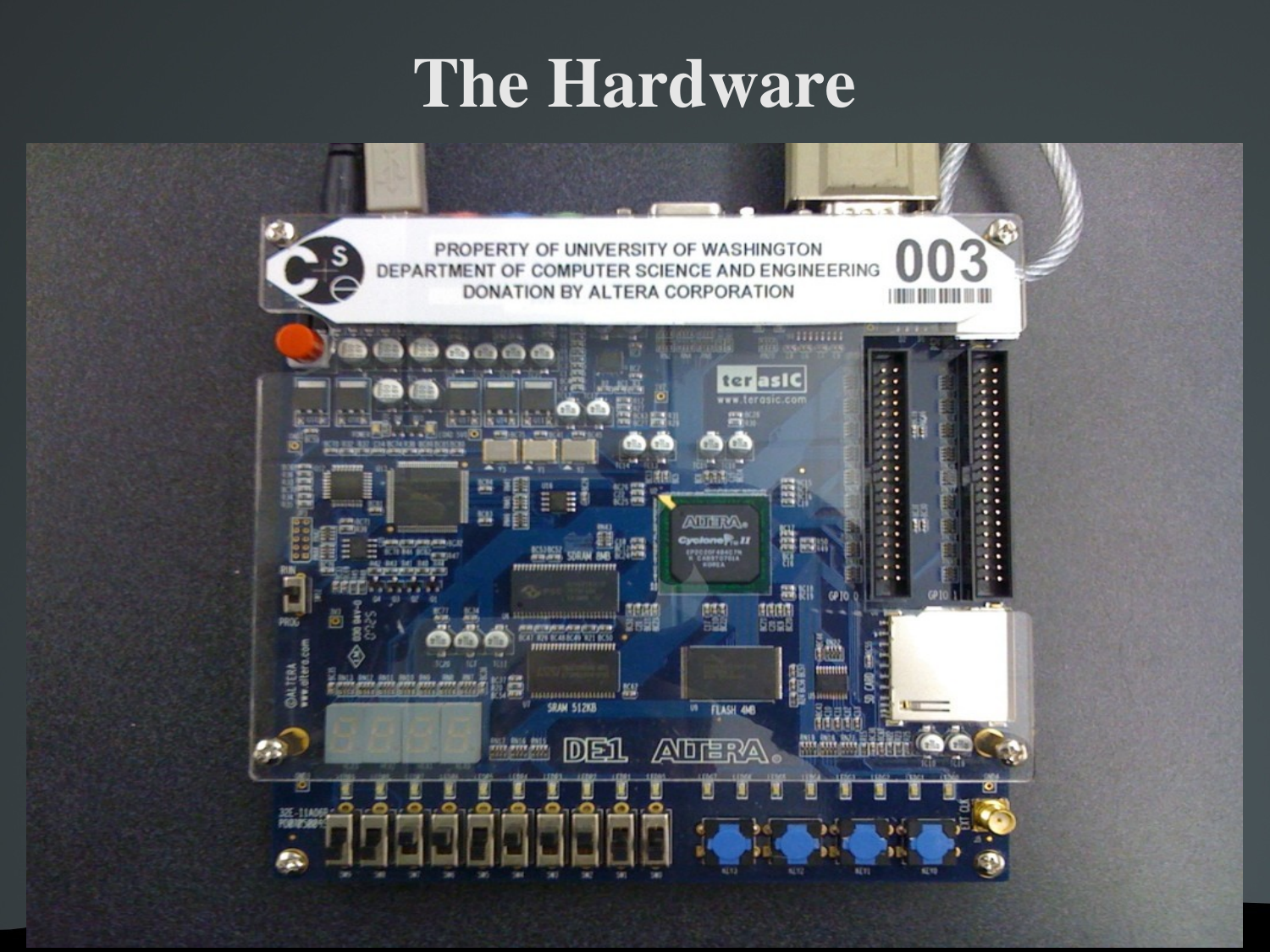#### The Hardware - Details

- <sup>v</sup> FPGA: Altera Cyclone II EP2C20F484C7N
	- $\cdot$  18,752 4-input lookup tables
	- $\vee$  18.752 1-bit registers (aka flip-flops)
	- v 240 KB of memory (enough to store several frames of an ASCII-encoded rickroll)

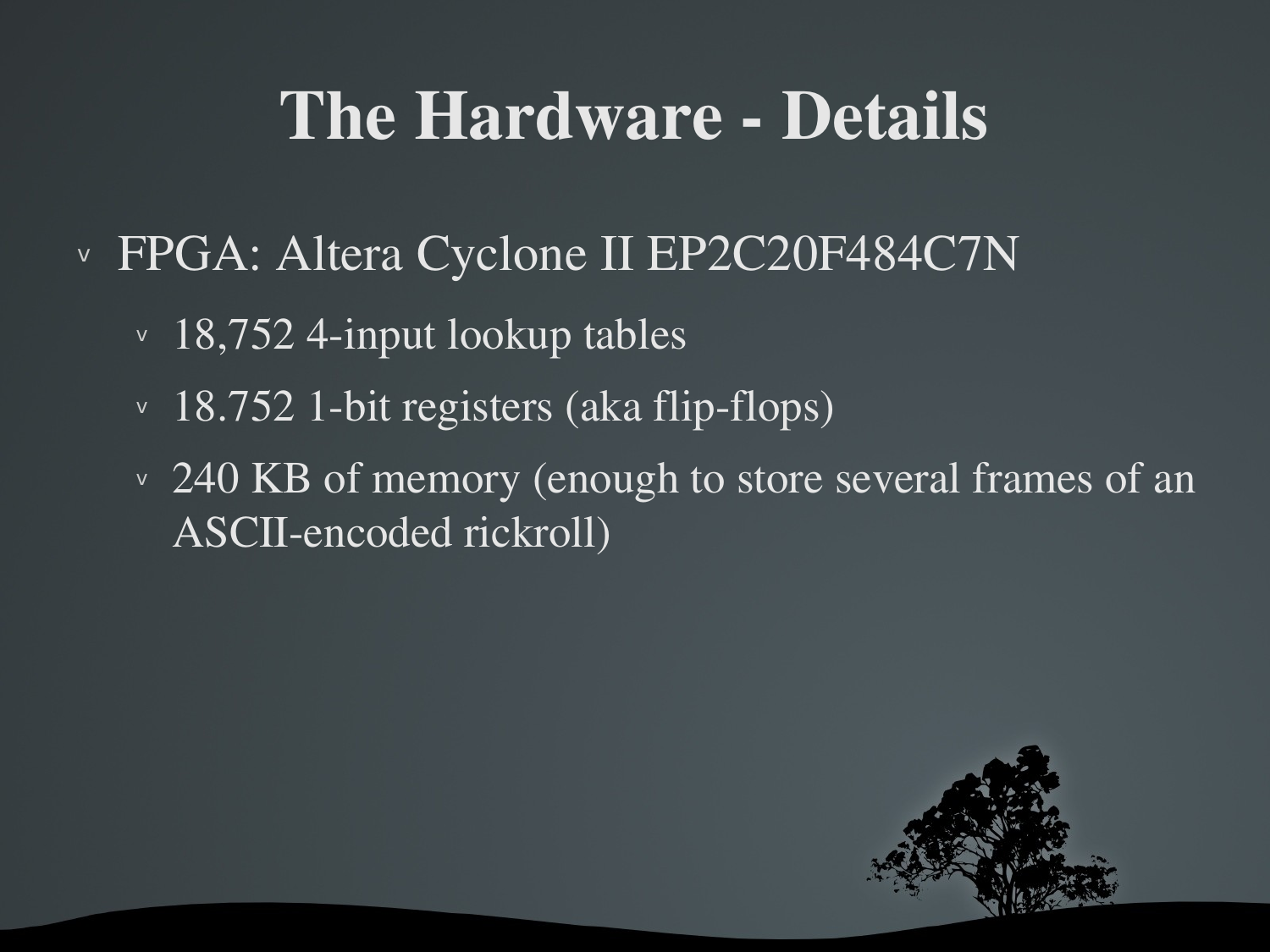#### Useful Tools

- v Aldec's Active-HDL lets us simulate Verilog and block diagrams (BDEs)
	- v Its assembler turns your code into bits and provides useful console output and waveforms for debugging
- <sup>v</sup> Altera's Quartus software does 3 things:
	- i. Translates Verilog to hardware primitives ii.Arranges hardware primitives on the chip iii.Programs design to chip

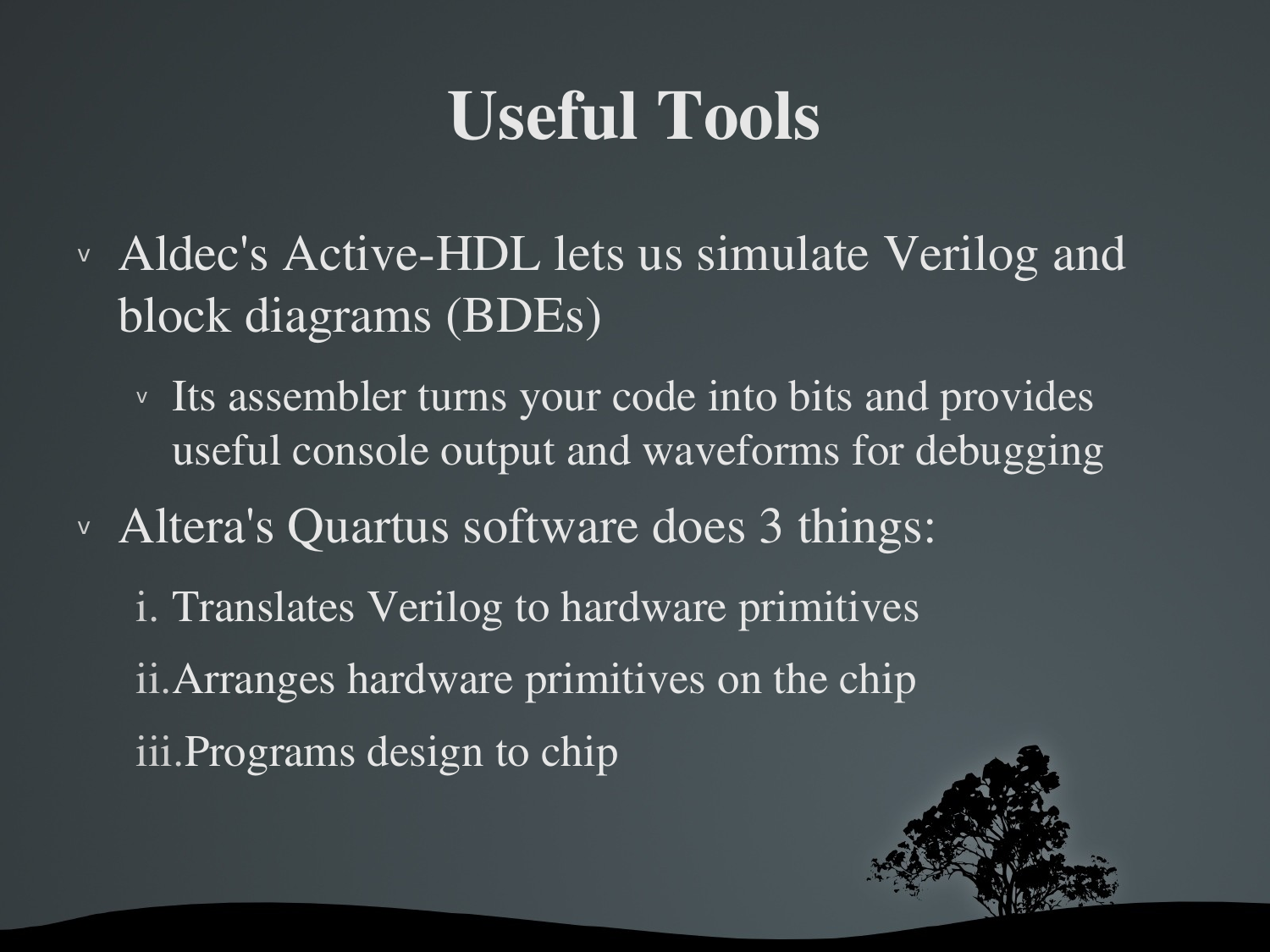#### Why Lab Matters

- $\vee$  In 370 you designed a bunch of special-purpose circuits to fulfill one specific role.
- $\cdot$  In 378 you'll design the best-known and one of the most-useful general-purpose circuits: the processor!
- $\vee$  Important to understand hardware that your high-level code runs on and abstractions between them
- <sup>v</sup> Companies think so too!
- <sup>v</sup> If nothing else, you're required to take this class to get a degree in CS/CE

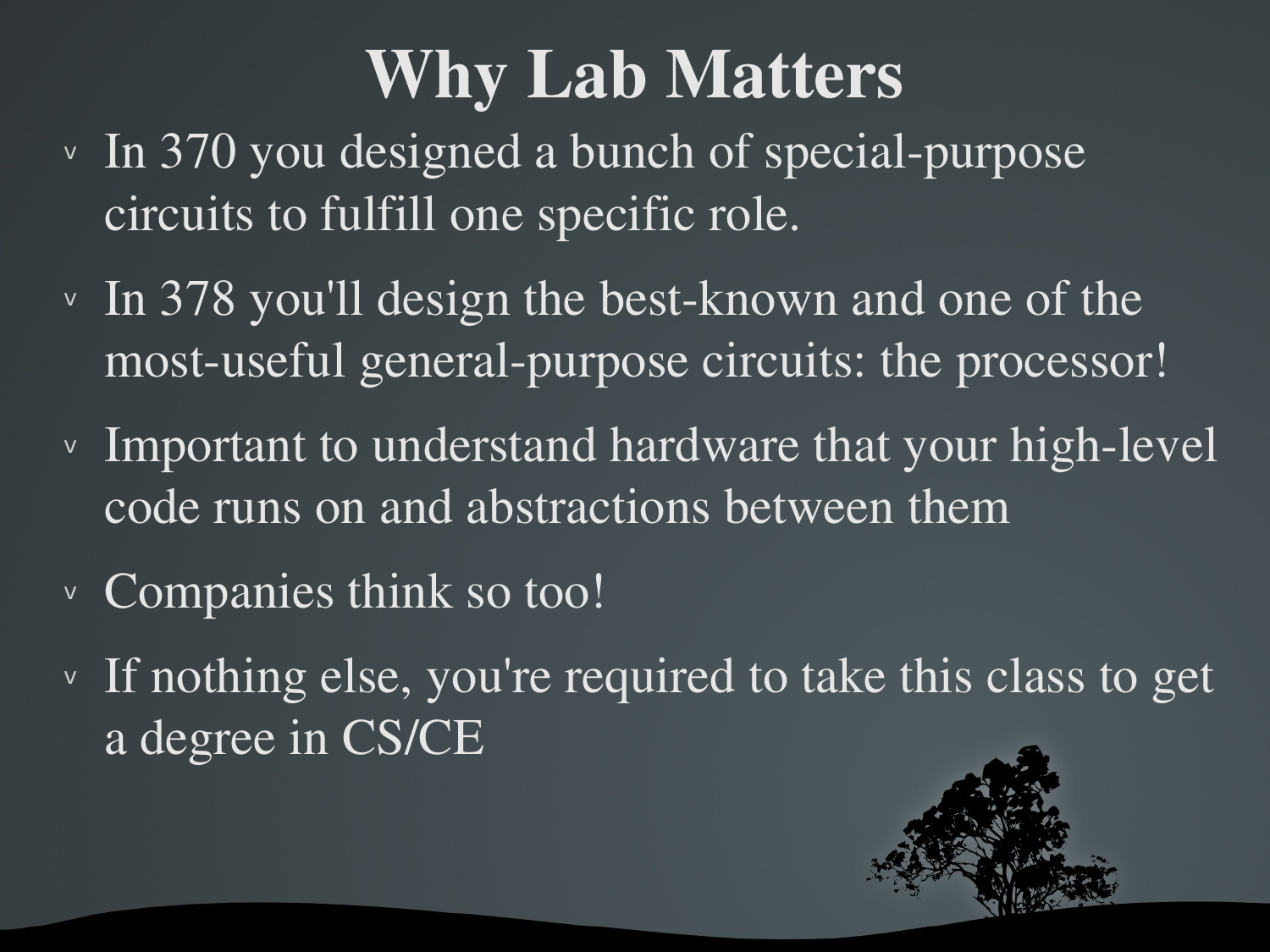### Short Verilog Quiz

- <sup>v</sup> What are the two types of logic?
	- <sup>v</sup> Combinational & sequential
- <sup>v</sup> Inside an always block, which assignment operator should you use for combinational logic  $(= or <=)?$ Sequential?
	- $\vee$  Combinational: = Sequential: <=
- $\vee$  What's the syntax for declaring an 8-bit-wide bus named fooBar?
	- <sup>v</sup> wire [7:0] fooBar;

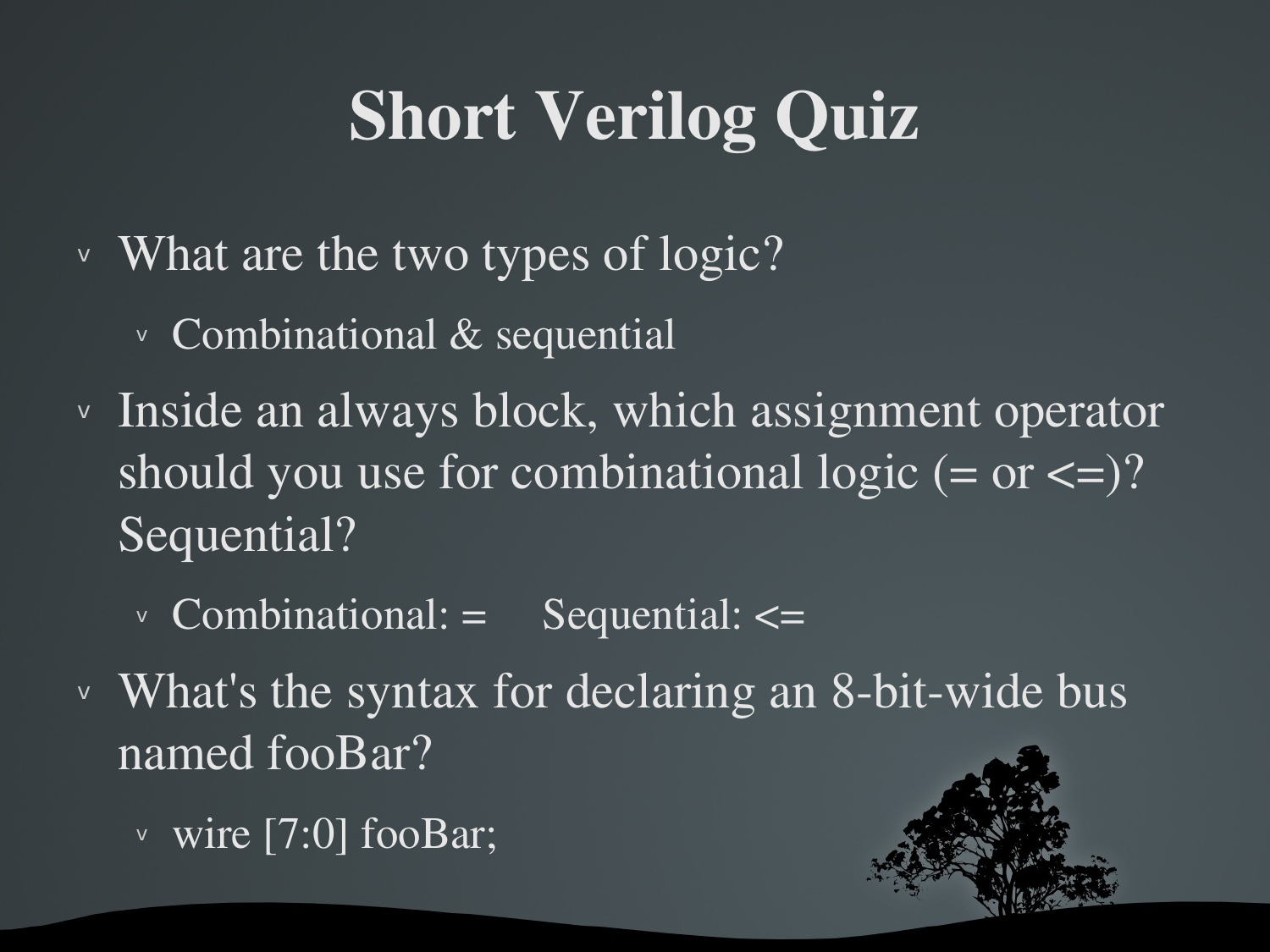#### Hardware Primitives - Logic

```
module foo(a, b, f, g);
    input wire a, b;
    output wire f;
    output reg g;
```

```
assign f = a \& b;always @ (*) begin
       g = a & b;end
endmodule
```
#### Questions:

Are f and g the same?

What does "always @ (\*)" mean?

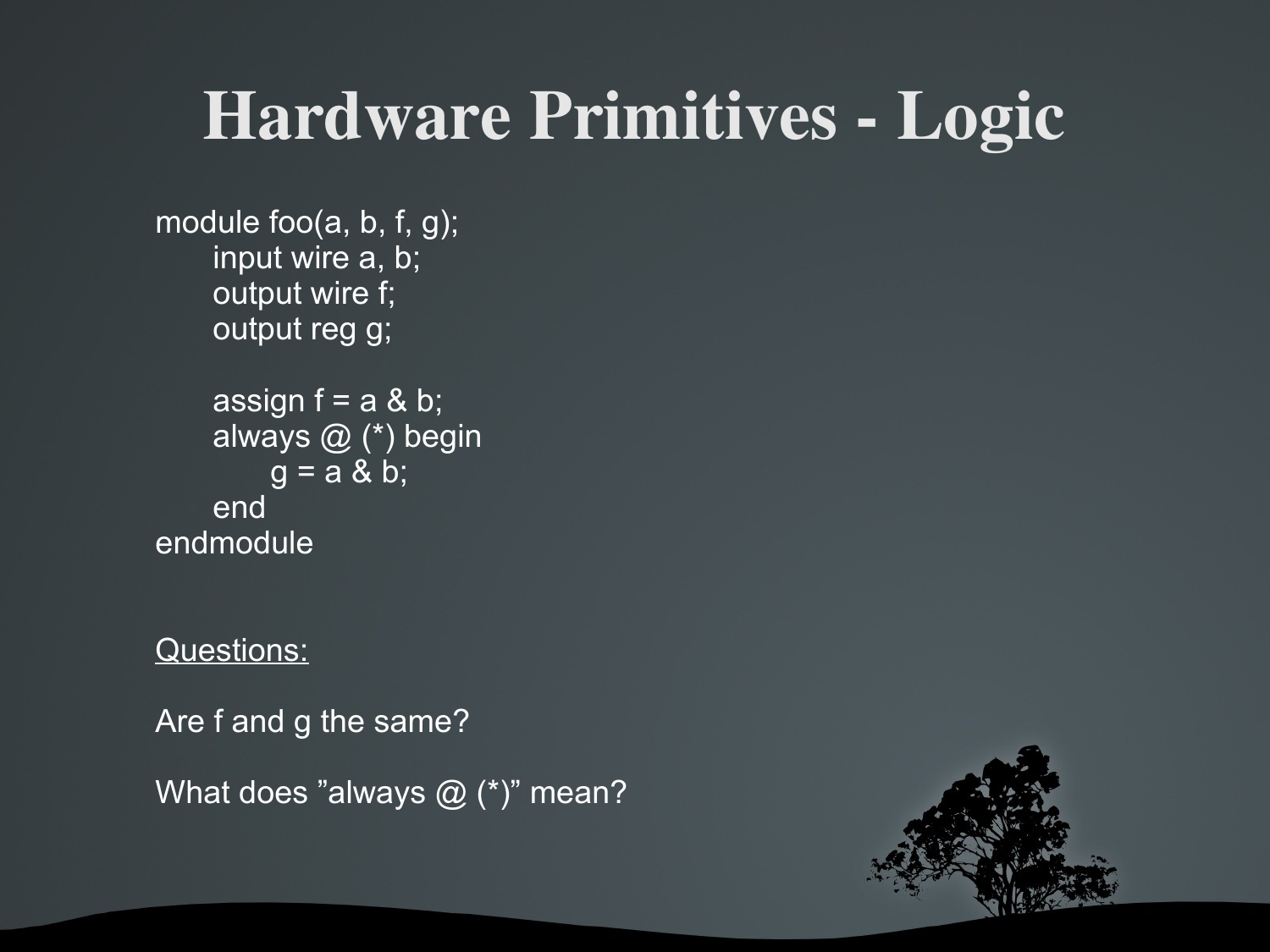#### Hardware Primitives - Register

module foo(clk, a, bar); input wire a, clk; wire nextBar; output reg bar;

always @ (posedge clk) begin bar  $\leq$  nextBar  $\wedge$  a; end endmodule

Questions:

What does this represent in hardware?

Why did we use "always @ (posedge clk)"?

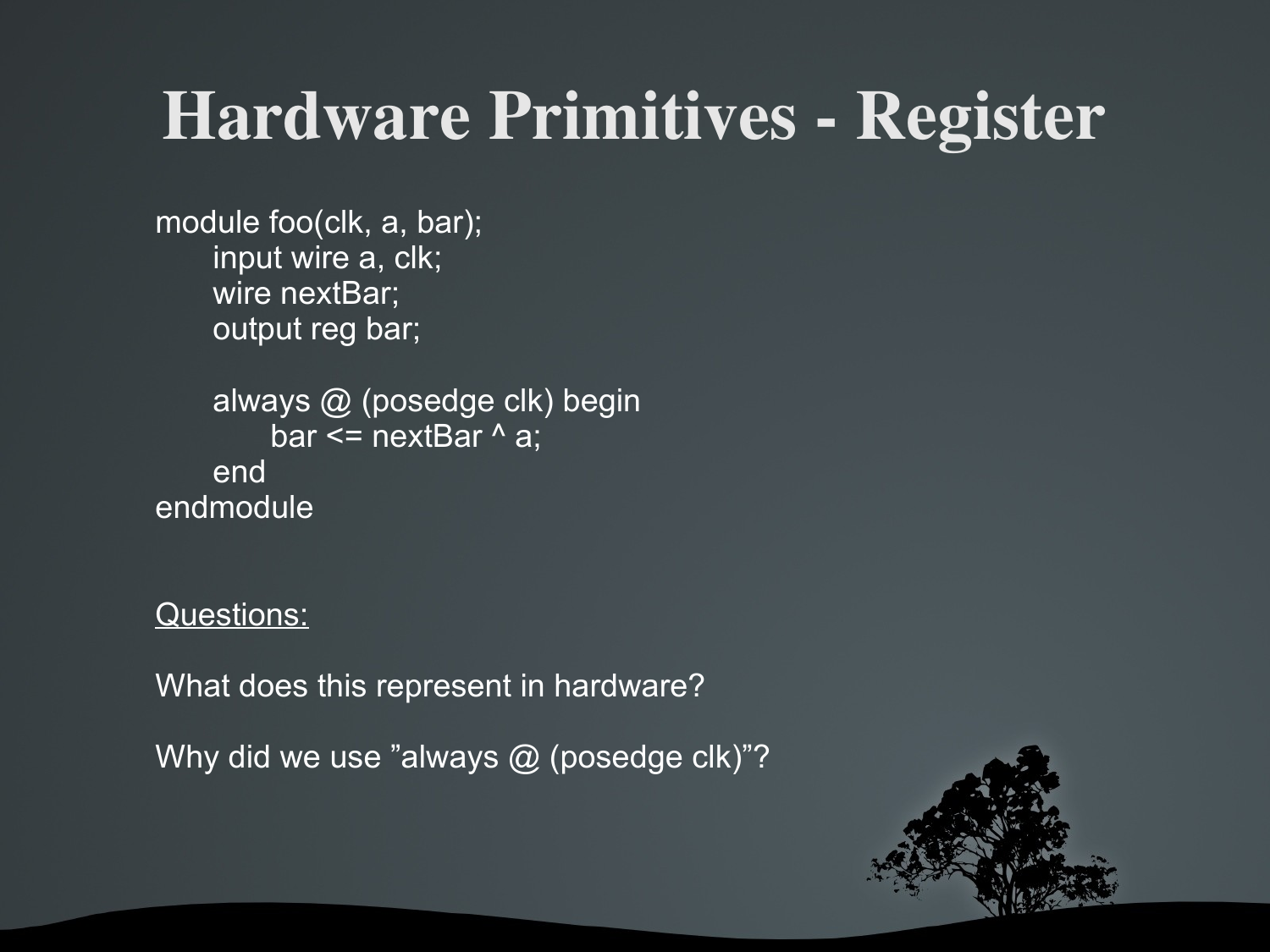#### **Hardware Primitives - Muxes**

```
assign f = s[1] ? (s[0] ? a : b) : (s[0] ? c : d);
```

```
always @ (*) begin
    case (s)
        2'b00: f = d;
        2'b01: f = c;
        2'b10: f = b;
        2'b'11: f = a;endcase
end
```

```
always @ (*) begin
    if (s == 2'b00)
        f = d;
    else if (s == 2'b01)
        f = c;
    else if (s == 2'b10)
        f = b;
    else //s == 2'b11
        f = a;
end
```
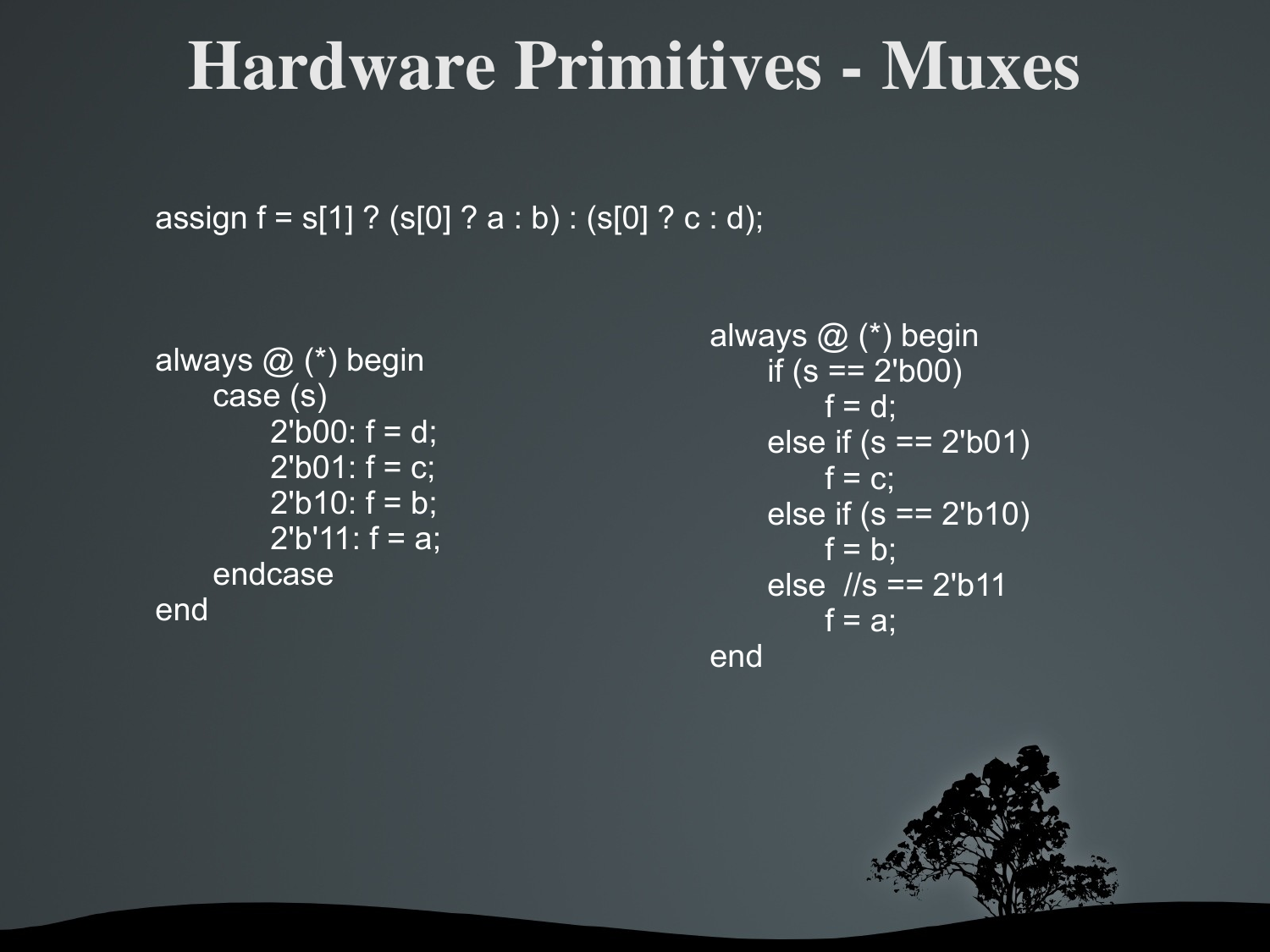#### HW Primitives – Adders / Subtractors

```
assign f = a + b;
assign g = a - b;
wire [8:0] sum;
wire [7:0] a, b;
assign sum = \{0, a\} + \{0, b\}; // picks-up carry-out
wire [7:0] foo, bar
wire [7:0] a;
wire [3:0] b;
assign foo = a + {4'b0, b}; // what's different between
assign bar = a + \{b, 4'b0\}; // foo and bar?
```
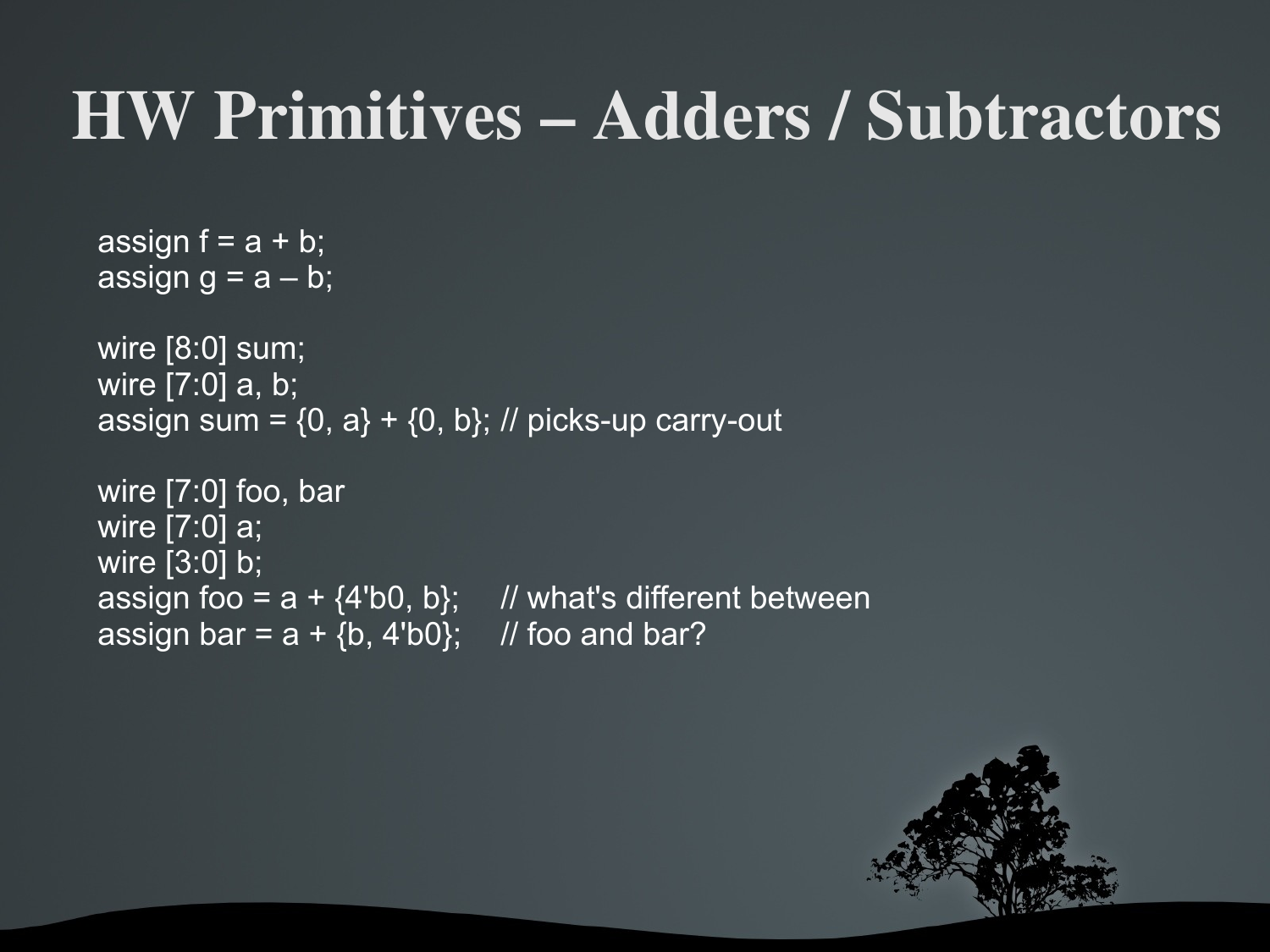#### HW Primitives Comparators

assign isZero =  $(a == 0)$ ;

assign isGreater =  $(a > b)$ ; // is this signed? assign is LTZ =  $(a < 0)$ ; // is this ever true?

To do signed comparison ALL signals used in the comparison must be additionally declared as "signed" Ex: input wire signed [7:0] foo;

What other way do we know of for checking sign?

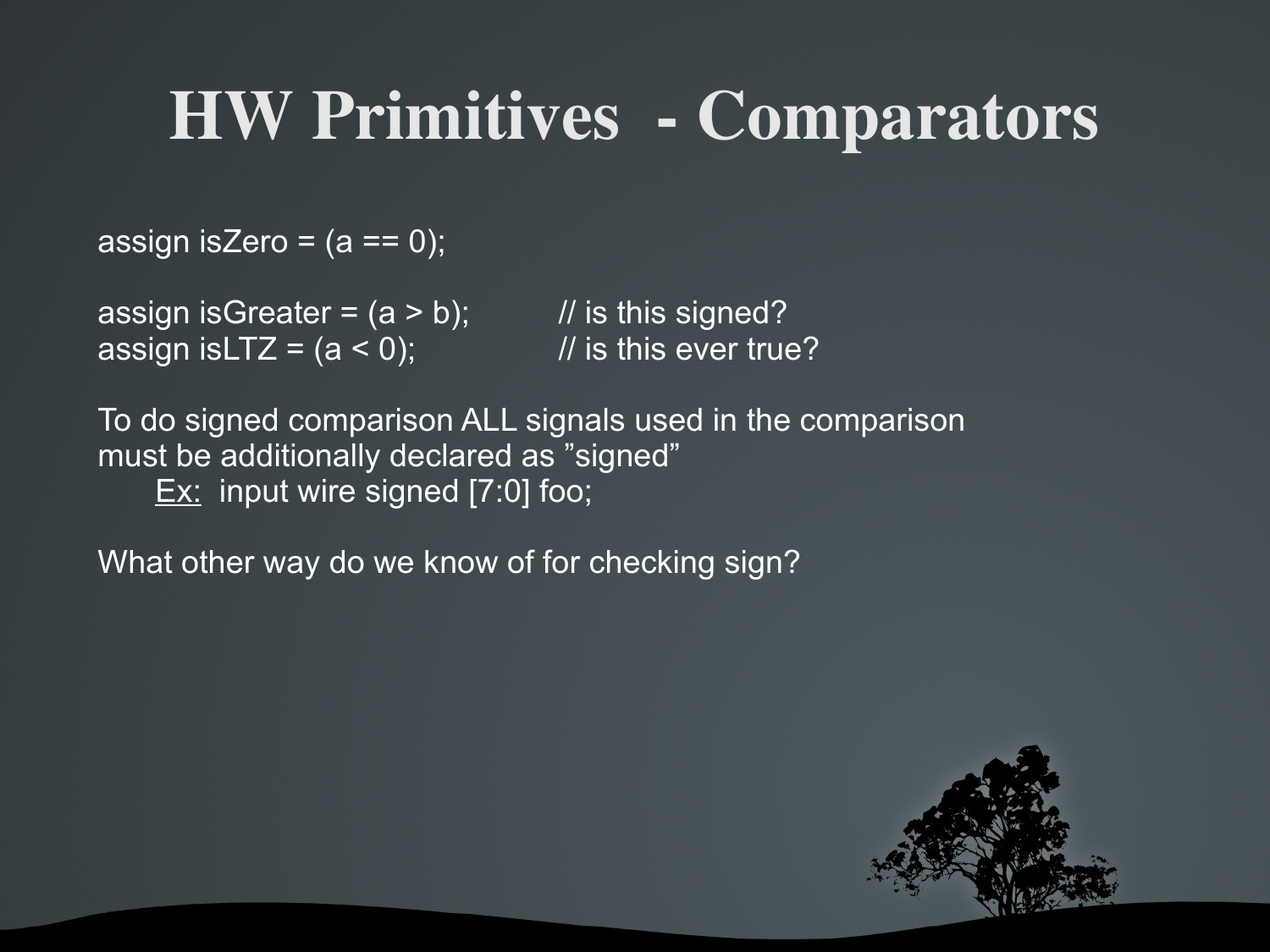#### Verilog Tips - Constants

- v wire [7:0] foo = 127; // synthesis warning! Why?
	- <sup>v</sup> Missing number type (decimal, binary, hex)
	- <sup>v</sup> Active will assume its decimal if not specified!
- v What other ways can we specify this?
	- v wire  $\sqrt{7:0}$  foo = 8'd127;
	- v wire [7:0] foo =  $8'b1111$  1111;
	- v wire  $\boxed{7:0}$  foo = 8'hff;
	- v wire [7:0] foo =  $8$ 'hFF;

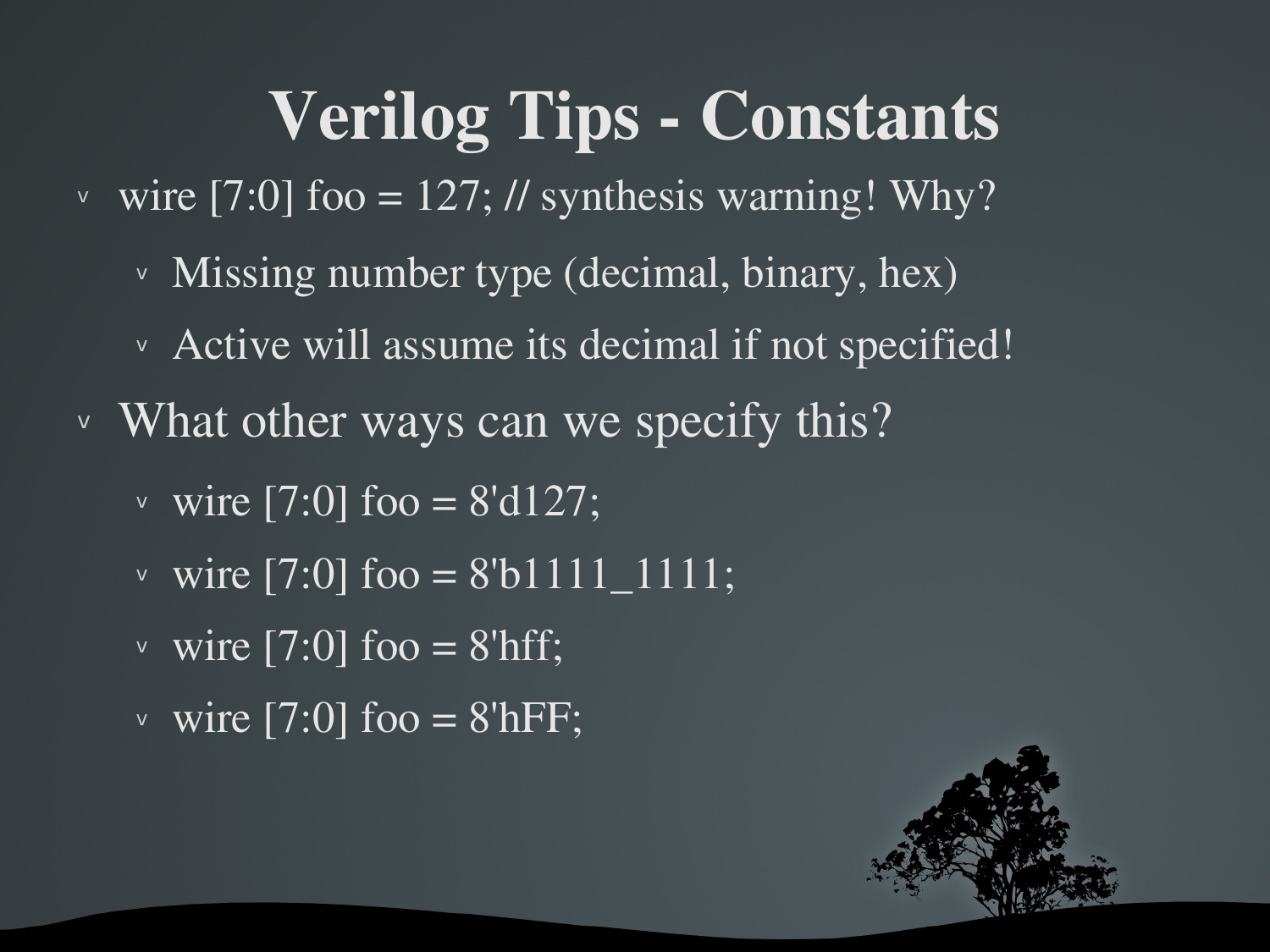#### Verilog Tips - Truncation

wire  $[7:0]$  a = 8'hAB; wire b; wire [7:0] c;

assign  $b = a$ ;

assign  $c = a$ ;

Questions:

What's wrong?

Will you get a synthesis warning?

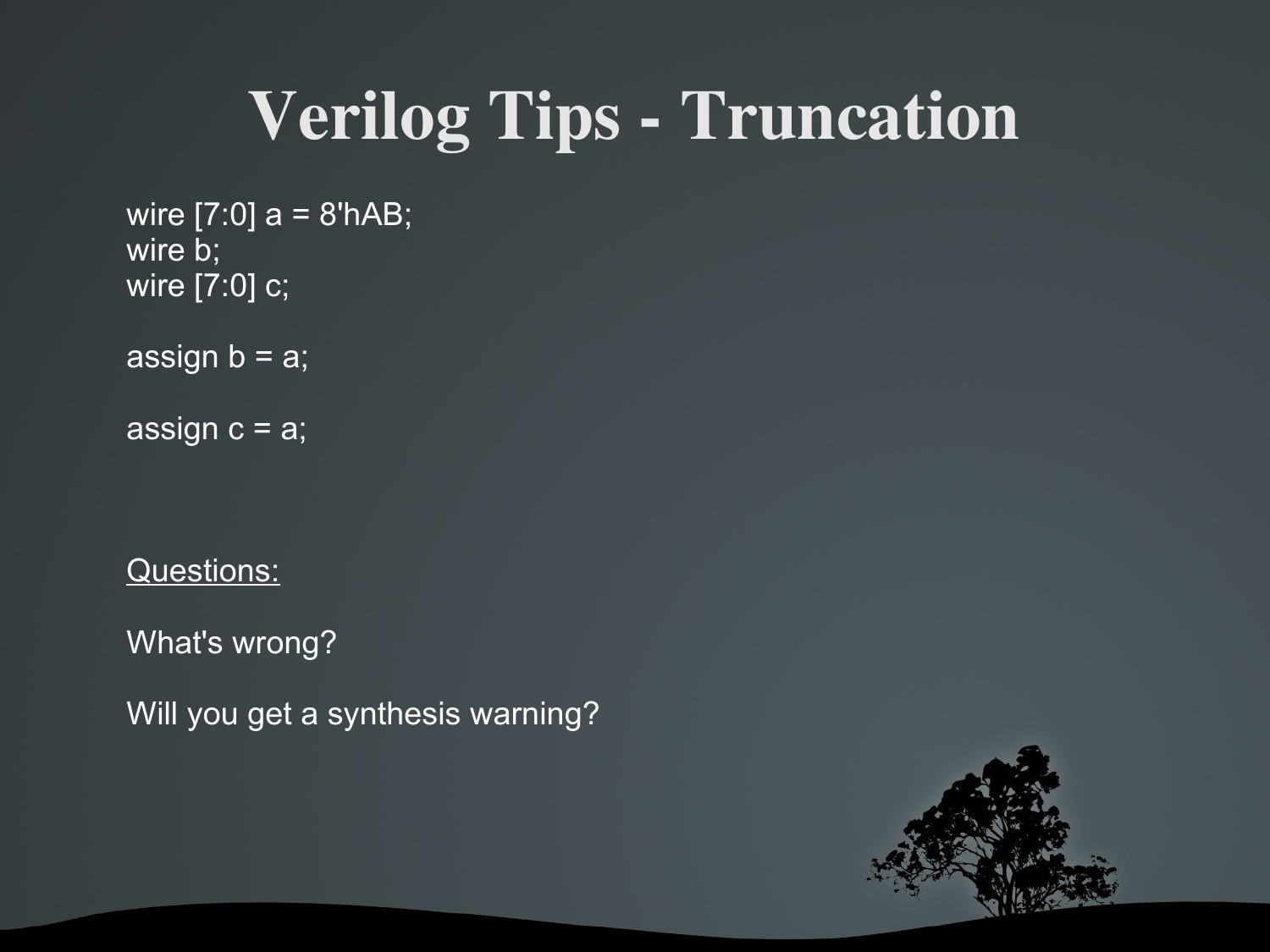### Verilog Tips – reg vs. wire

```
wire f;
reg g, h;
assign f = a \& b;
always @ (posedge clk)
      g \leq a \& b;always \overline{\omega} \overline{\left( \overline{\cdot }\right) }h = a & b;
```
#### Questions:

When do you declare something as a reg? Are f and g the same? What about f and h?

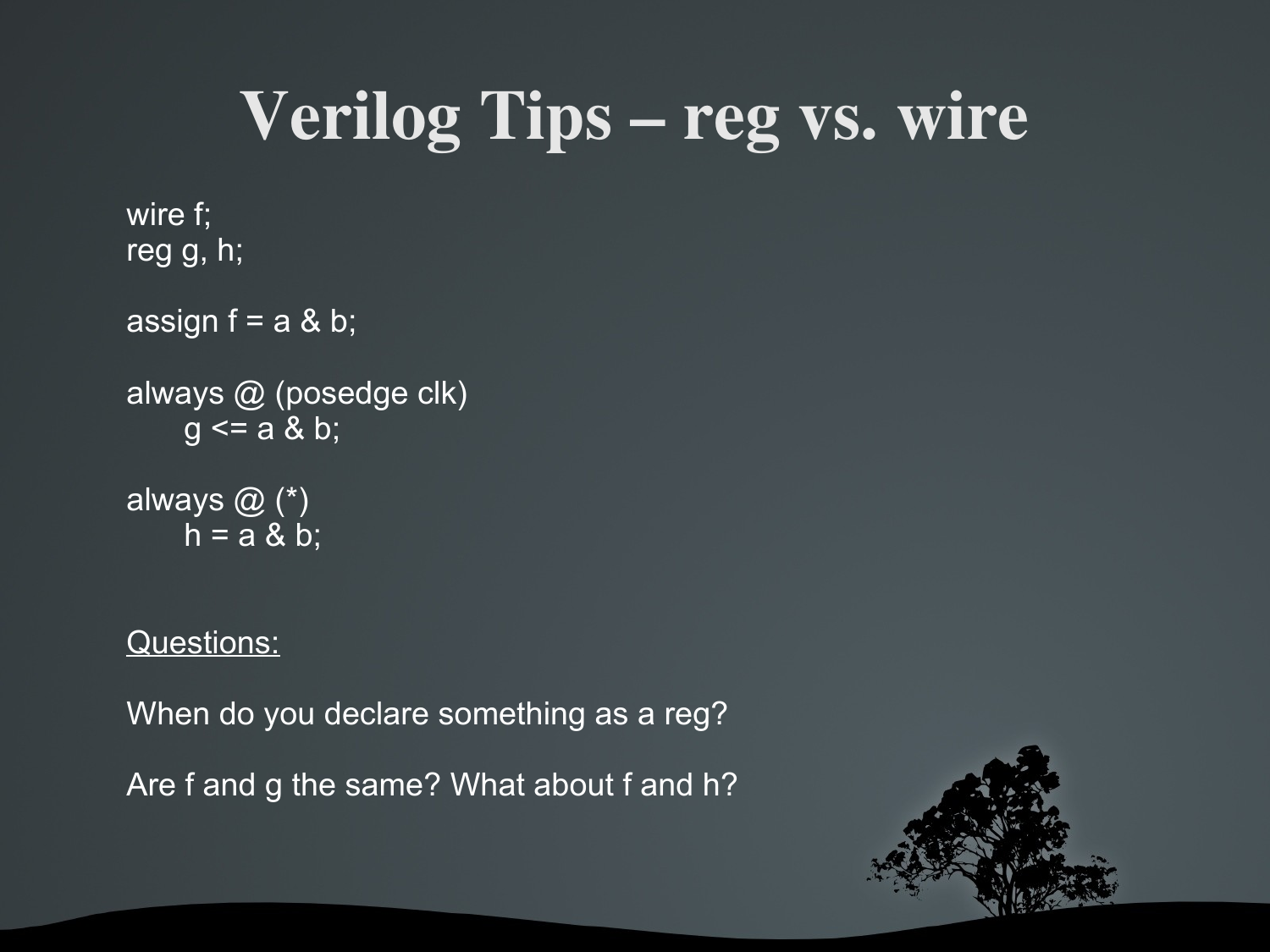## Verilog Traps – Multiple always blocks

input wire a, b; output reg f;

always @ (posedge clk) if (a)  $f \le 1$ 'b0;

always @ (posedge clk) if (b)  $f \le 1$ 'b1;

Questions:

What happens when  $a = 1$  and  $b = 1$ ?

How can we fix this?

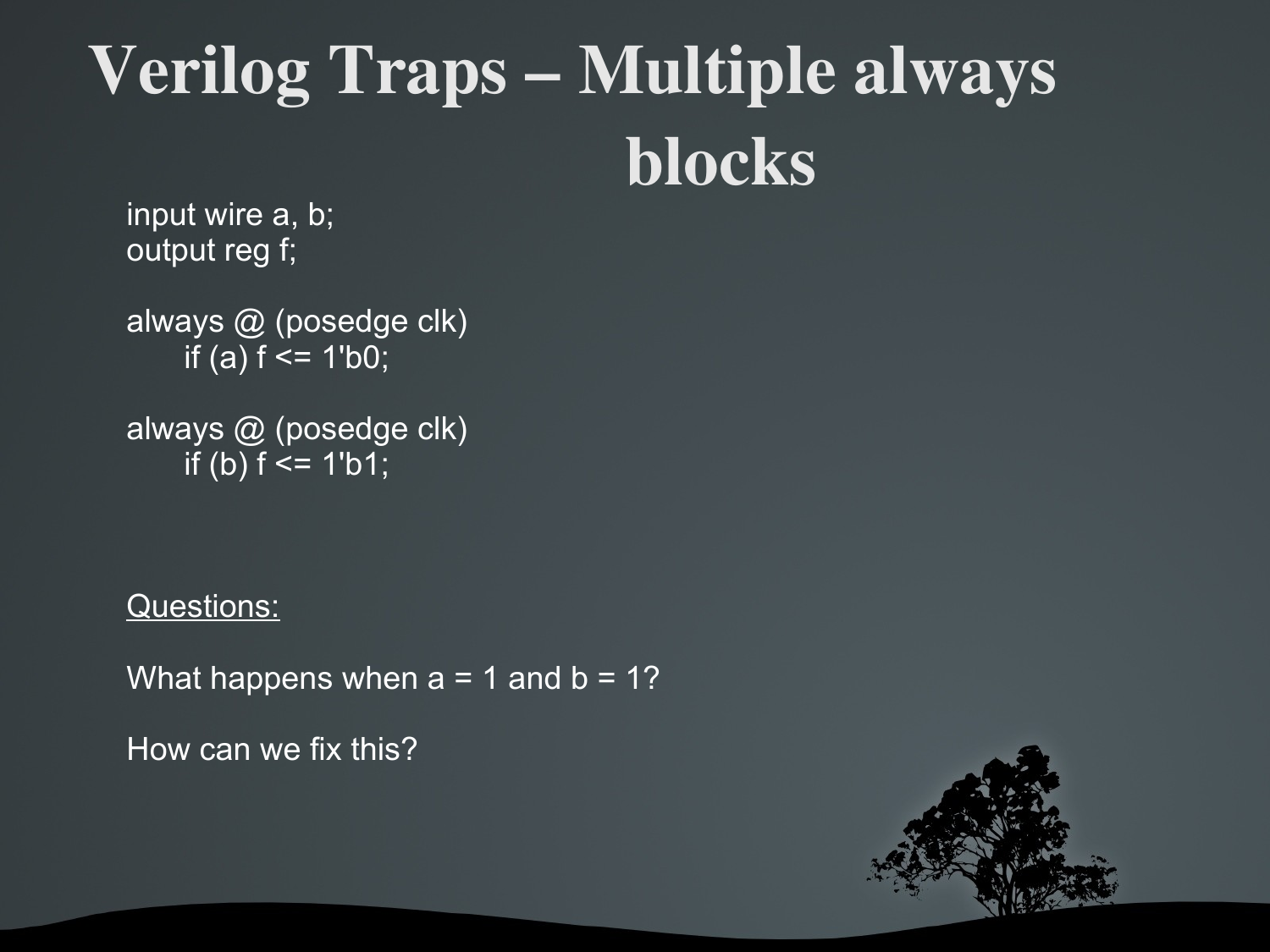#### $= vS$ .  $\leq$

<sup>v</sup> One simple rule:

v

- <sup>v</sup> If you want sequential logic, use always  $\omega$  (posedge clk) with  $\leq$
- <sup>v</sup> If you want combinational logic, use always  $\omega$  (\*) with =

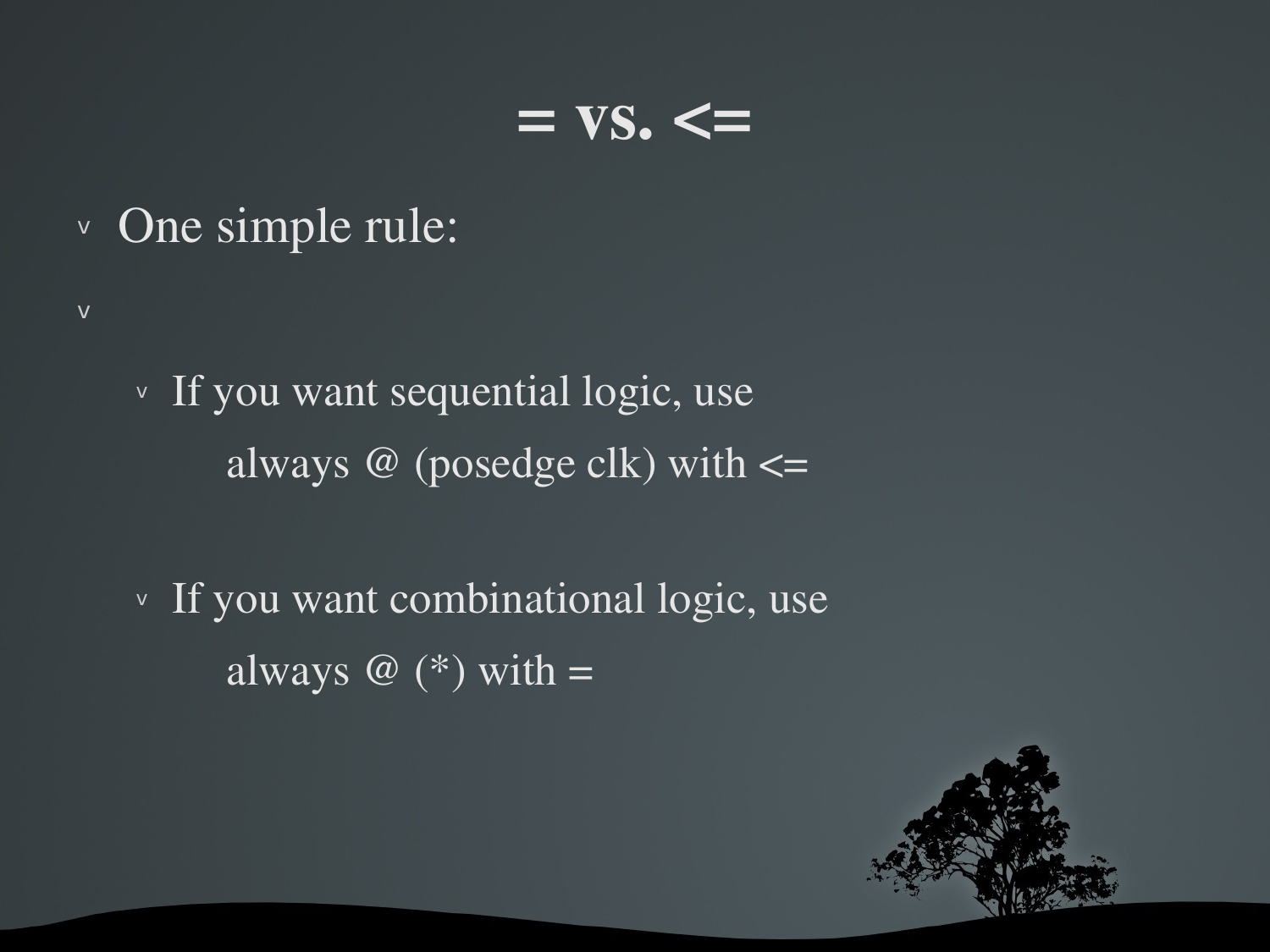#### Incomplete Sensitivity Lists

- <sup>v</sup> What is a sensitivity list?
- <sup>v</sup> Examples of problematic lists:
	- $\vee$  always @ (a || b)
	- <sup>v</sup> always @ (a)

 $\overline{f} = a \& b$ 

<sup>v</sup> always

 $f = a \& b;$ 

 $\vee$  Tip: Use always @  $(*)$  for combinational logic!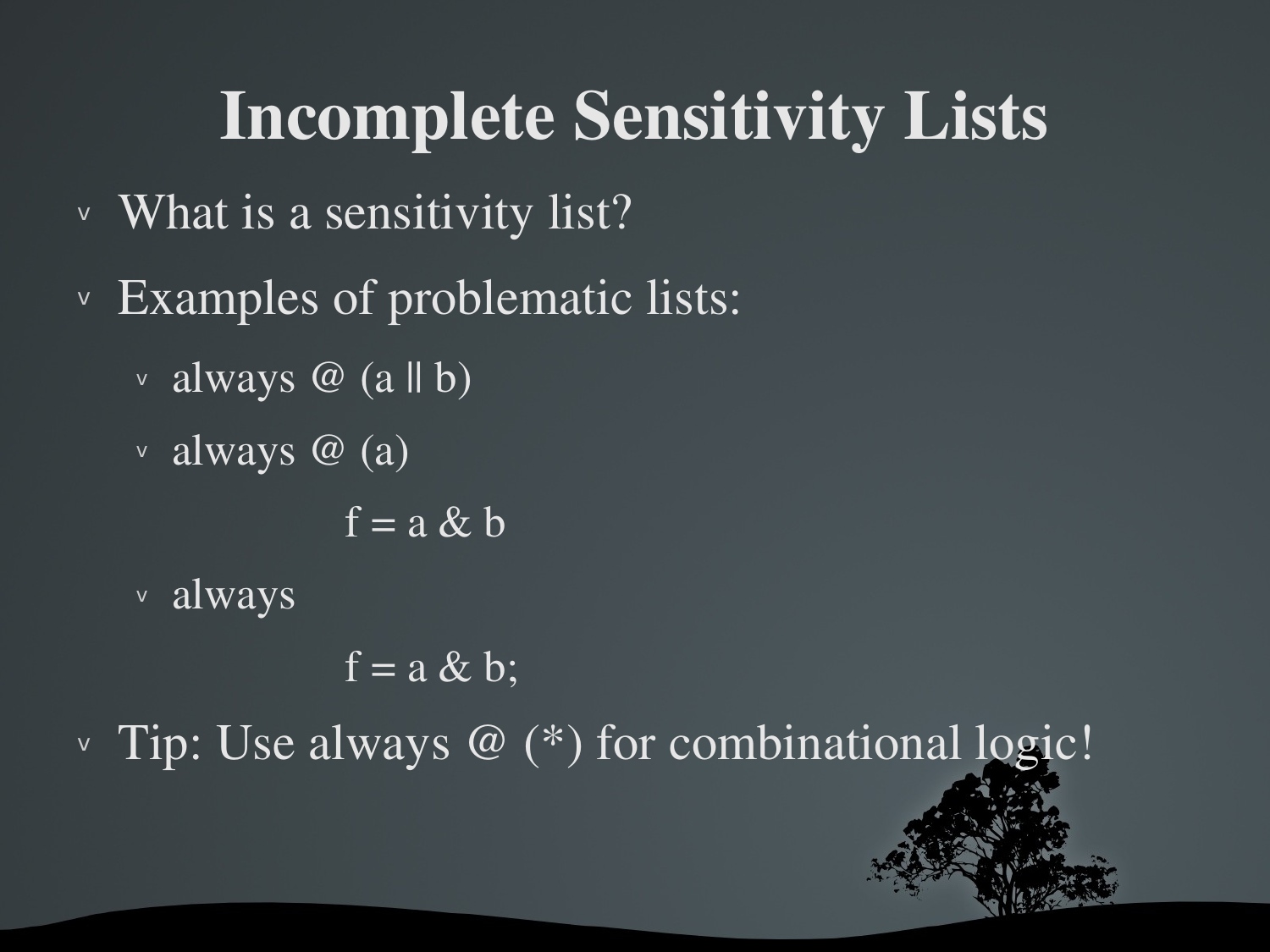#### Latches!

always @ (posedge clk) begin if  $(a == 1)$  $f \le 1$ ; else if  $(a == 2)$  $f \le 2$ ; else if  $(a == 3)$  $f \le 3$ ; end

Implicity this adds: else  $f \leq f$ ;

But we're okay...

always @ (\*) begin if  $(a == 1)$  $f = 1$ ; else if  $(a == 2)$  $f = 2$ ; else if  $(a == 3)$  $f = 3;$ end

Implicity this adds: else  $f = f$ ;

This is memory, but in a non-sequential circuit!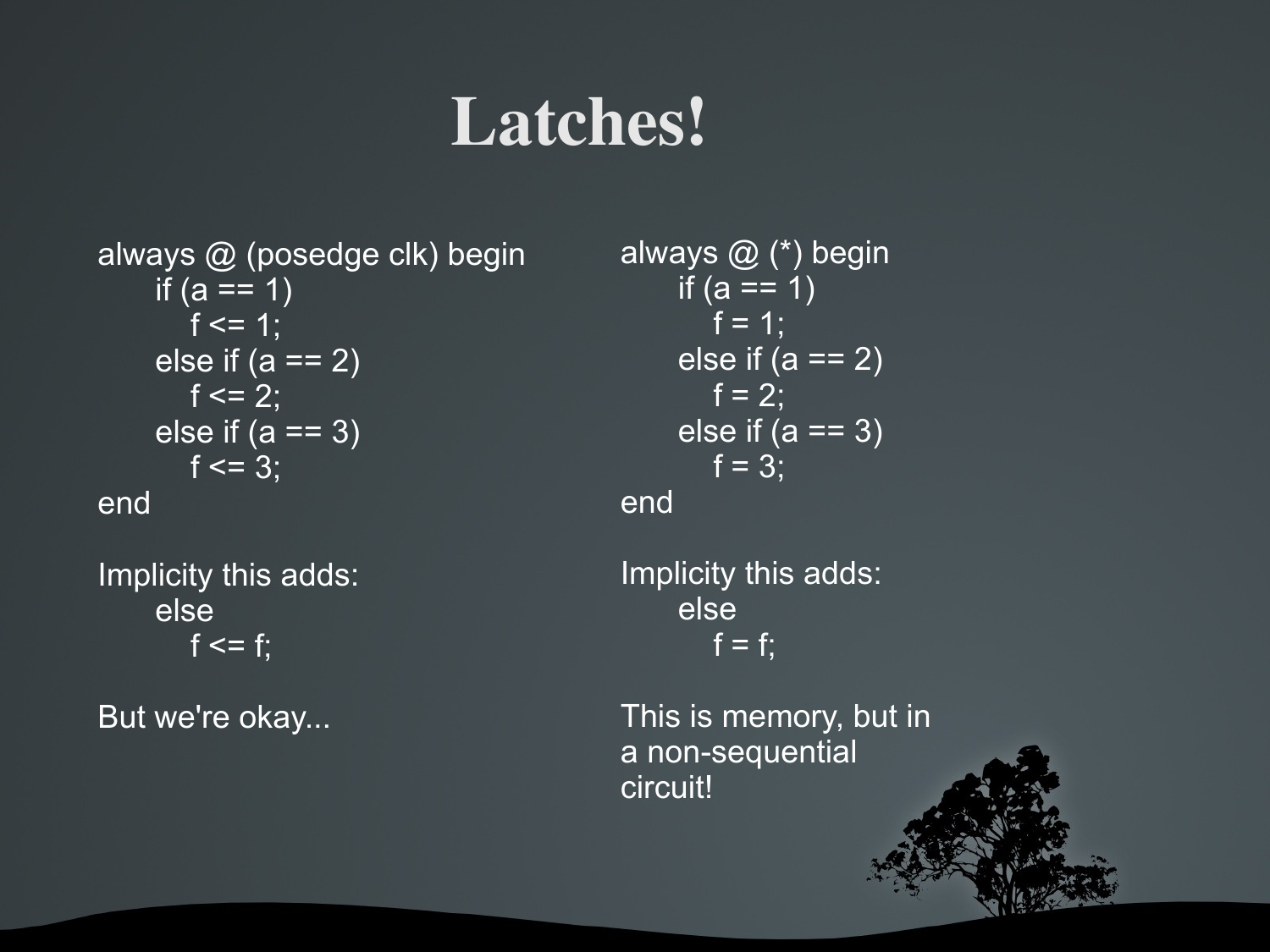### Displaying Stuff

- $\vee$  \$display() is equivalent to C's printf()
	- <sup>v</sup> Same format strings
		- $\vee$  % of for a decimal
		- $\vee$  %h for hex
	- $\vee$  Ex:  $\delta$ display("%d in hex is: %h", foo, foo);
- <sup>v</sup> For something which is assigned to with the nonblocking assingment operator  $(\leq)$  you may want to use \$strobe( )

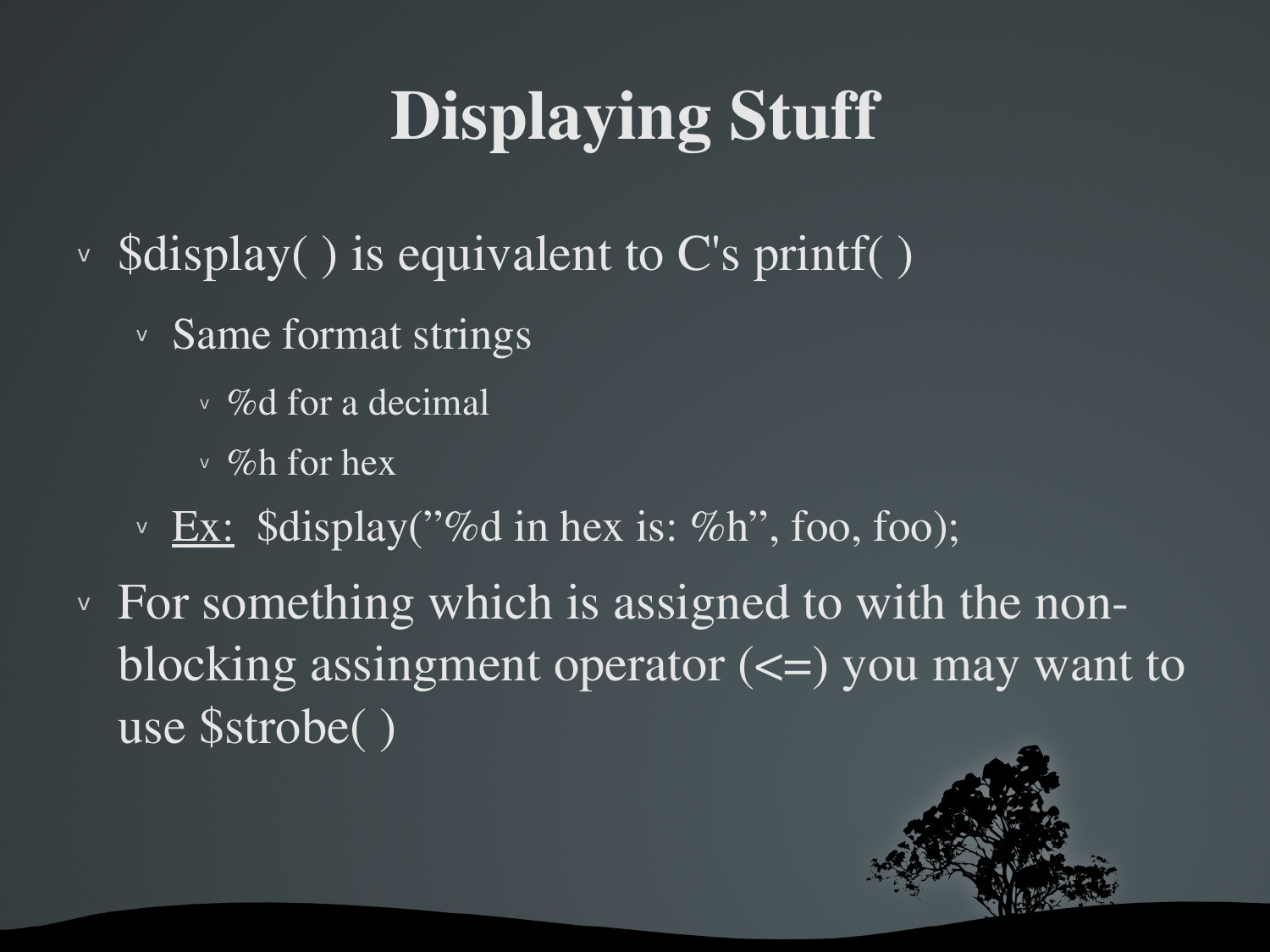#### X's

- <sup>v</sup> X's are for undefined values
- $\overline{v}$  Pins that are not connected will be X's. Often, 32'hxxxxxxf4 indicates that you forgot to specify the bus's full width (Active-HDL defaults to 8-bit-wide buse)
- <sup>v</sup> 1'b1 & 1'bX ==> 1'bX
- $v \frac{1}{b}1 + 1^bX \equiv 1^bX$

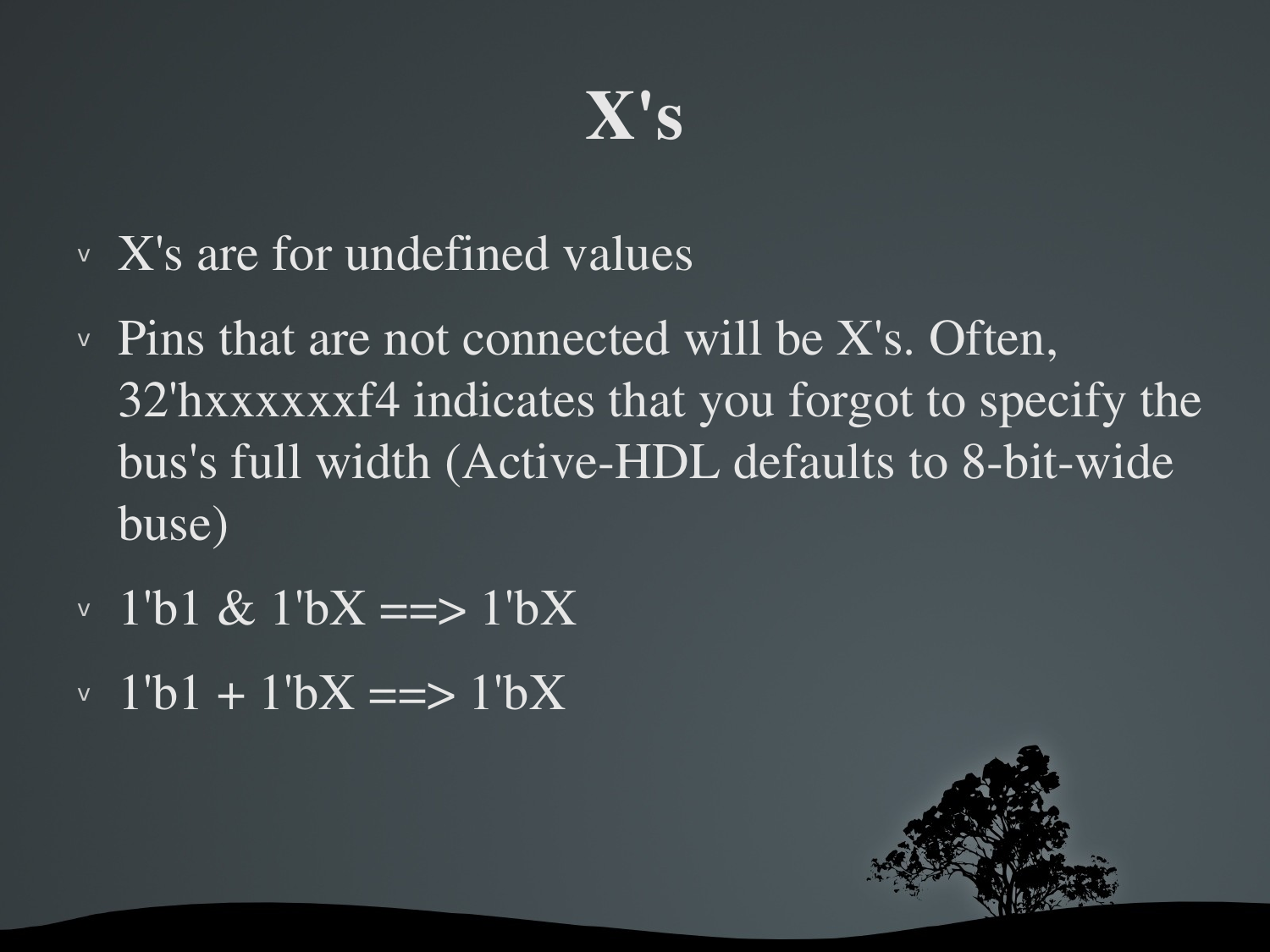#### $Z's$

- <sup>v</sup> More than the things you won't be catching as much of at night, Z's are primarily for bus sharing.
- <sup>v</sup> You don't need them in 378
- $\vee$  a  $\lt = 1' bZ$ ; b  $\lt = 1' bZ$
- $\vee$  a  $\leq$  2'b0; b  $\leq$  1'b1;
	- <sup>v</sup> a will be 00 and b will be 1 in this case
- <sup>v</sup> Sometimes Z's turn into X's !
	- $\vee$  1'b1 & 1'bZ ==> 1'bX
	- $\cdot$  1'b1 + 1'bZ ==> 1'bX

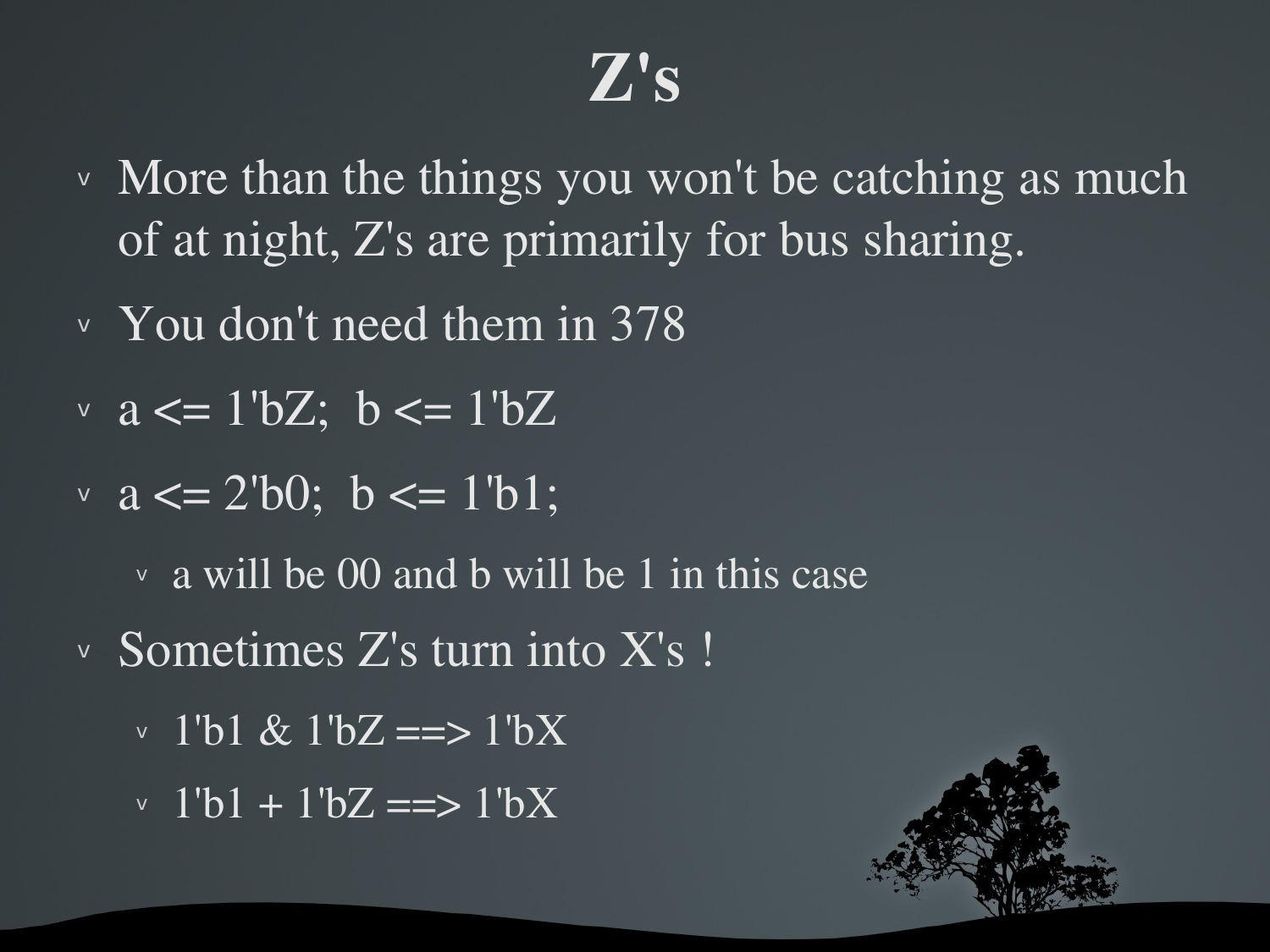#### Initial Values

- <sup>v</sup> Synthesis doesn't always properly initialize wires/buses
- <sup>v</sup> You can use an initial block but it's better design to have a reset input and reset logic to properly initialize things
- <sup>v</sup> Initial block example:

```
Initial begin
     foo = 1<sup>'</sup>b1;
end
```
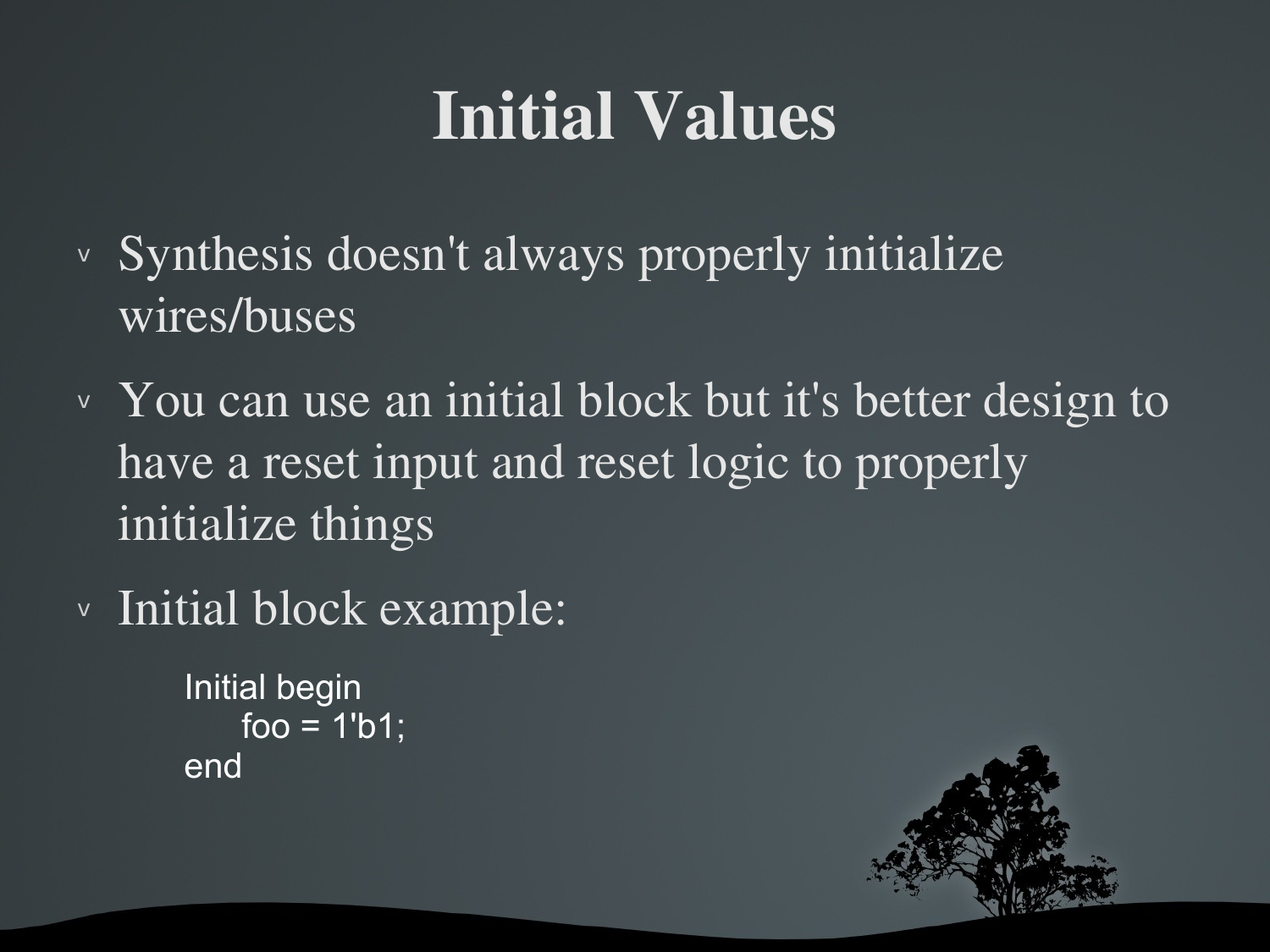### **Other**

<sup>v</sup> We use Verilog 2001, your green sheet is in System Verilog. There are some syntatic differences:

v Sign extension: foo =  $\{16\{\text{bar}[15]\},\text{bar}\};$  // S Verilog foo =  $\{ \{ 16\}$ bar $[15] \}$ , bar $\}$ ; // our Verilog

v Active-HDL uses a default bus width of 8 bits! Most of the buses in the lab need to be 32 bits wide!

 $\vee$  Specify in the bus's declaration. Ex: wire [31:0] short;

<sup>v</sup> Give all of your buses names! This will allevaite many problems & makes debugging easier!